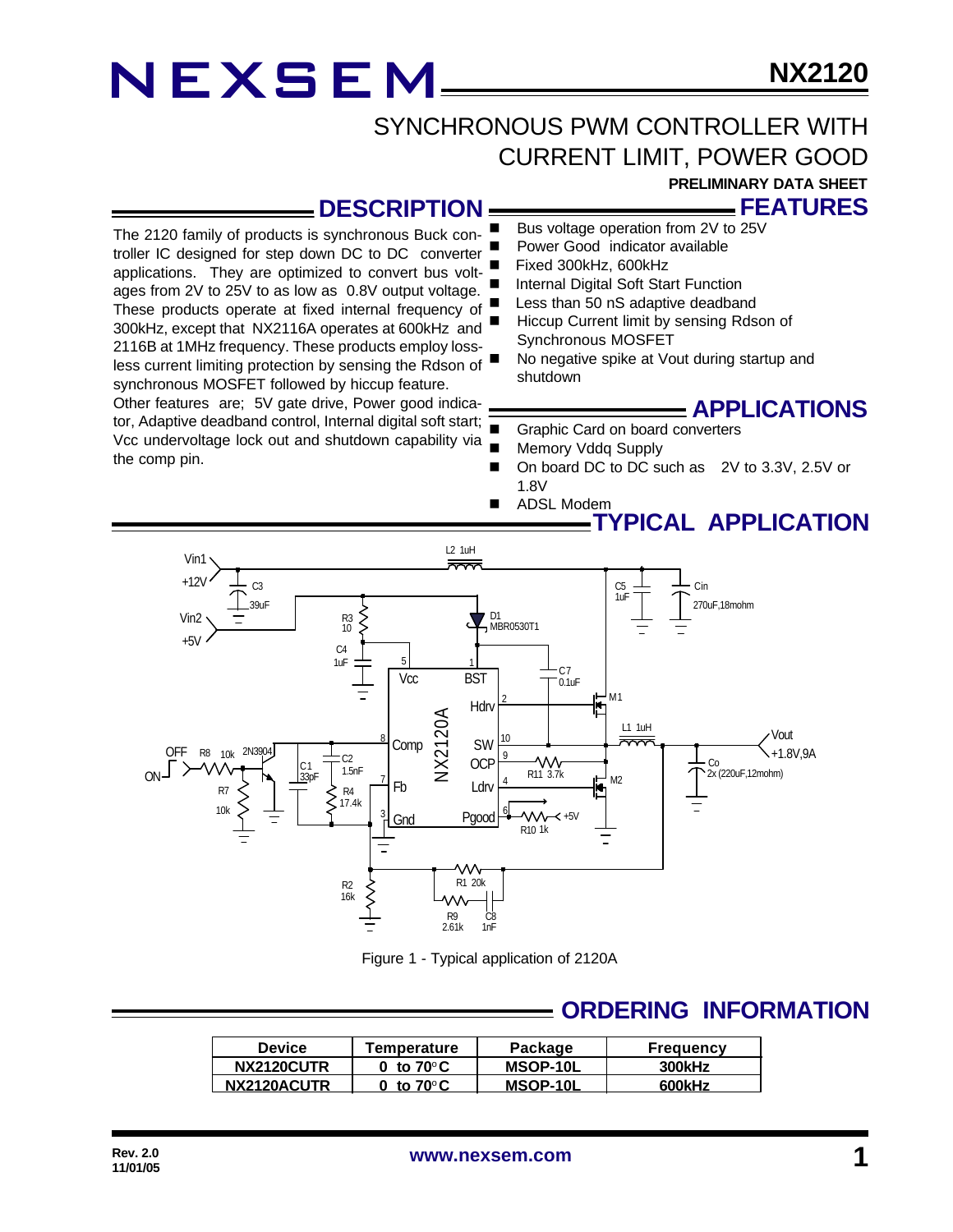### **ABSOLUTE MAXIMUM RATINGS**

| Operating Junction Temperature Range  -40°C to 125°C |  |
|------------------------------------------------------|--|
|                                                      |  |

CAUTION: Stresses above those listed in "ABSOLUTE MAXIMUM RATINGS", may cause permanent damage to the device. This is a stress only rating and operation of the device at these or any other conditions above those indicated in the operational sections of this specification is not implied.

### **PACKAGE INFORMATION**



### **ELECTRICAL SPECIFICATIONS**

Unless otherwise specified, these specifications apply over Vcc = 5V, and T<sub>A</sub>= 0 to 70°C. Typical values refer to T<sub>A</sub> = 25°C. Low duty cycle pulse testing is used which keeps junction and case temperatures equal to the ambient temperature.

| <b>PARAMETER</b>                         | <b>SYM</b>                | <b>Test Condition</b>      | Min | <b>TYP</b> | <b>MAX</b> | <b>Units</b> |
|------------------------------------------|---------------------------|----------------------------|-----|------------|------------|--------------|
| <b>Reference Voltage</b>                 |                           |                            |     |            |            |              |
| Ref Voltage                              | $V_{REF}$                 |                            |     | 0.8        |            | V            |
| Ref Voltage line regulation              |                           |                            |     | 0.2        |            | %            |
| <b>Supply Voltage(Vcc)</b>               |                           |                            |     |            |            |              |
| V <sub>cc</sub> Voltage Range            | $V_{\rm CC}$              |                            | 4.5 | 5          | 5.5        | V            |
| V <sub>CC</sub> Supply Current (Static)  | $I_{CC}$ (Static)         | Outputs not switching      |     | 3          |            | mA           |
| V <sub>cc</sub> Supply Current           | $I_{\rm CC}$              | $C_{\text{LOAD}} = 3300pF$ |     | <b>TBD</b> |            | mA           |
| (Dynamic)                                | (Dynamic)                 | $F_s = 300$ kHz            |     |            |            |              |
| Supply Voltage( $V_{\text{BST}}$ )       |                           |                            |     |            |            |              |
| V <sub>BST</sub> Supply Current (Static) | $I_{\text{RST}}$ (Static) | Outputs not switching      |     | TBD        |            | mA           |
| V <sub>BST</sub> Supply Current          | $I_{\text{BST}}$          | $C_{\text{LOAD}} = 3300pF$ |     | <b>TBD</b> |            | mA           |
| (Dynamic)                                | (Dynamic)                 | $F_s = 300$ kHz            |     |            |            |              |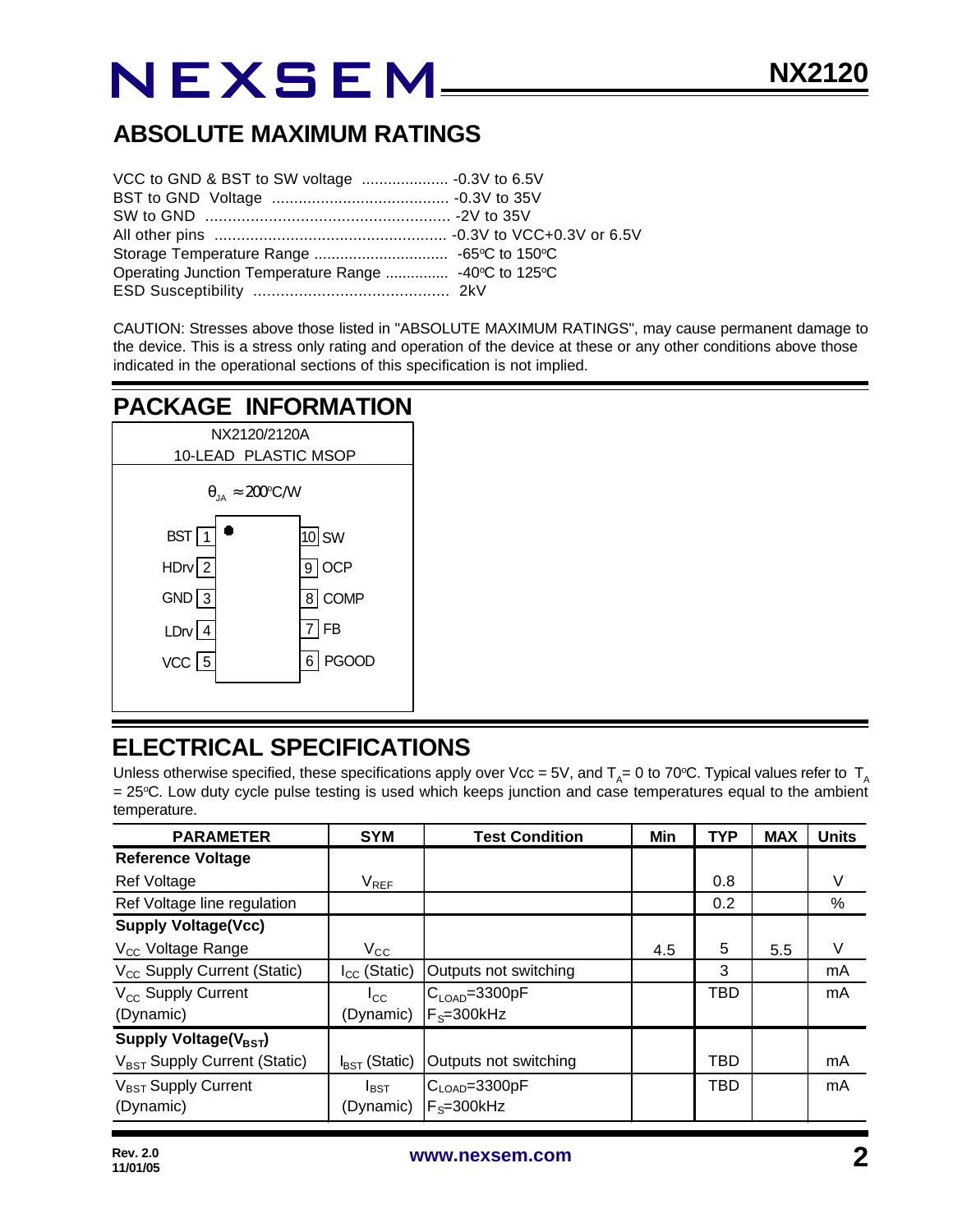## NEXSEM\_\_\_\_

| <b>PARAMETER</b>                     | <b>SYM</b>                 | <b>Test Condition</b>                          | Min | <b>TYP</b> | <b>MAX</b> | <b>Units</b> |
|--------------------------------------|----------------------------|------------------------------------------------|-----|------------|------------|--------------|
| <b>Under Voltage Lockout</b>         |                            |                                                |     |            |            |              |
| V <sub>CC</sub> -Threshold           | V <sub>CC</sub> _UVLO      | V <sub>CC</sub> Rising                         | 3.8 | 4          | 4.2        | V            |
| $V_{CC}$ -Hysteresis                 | $V_{CC}$ Hyst              | V <sub>CC</sub> Falling                        |     | 0.2        |            | $\vee$       |
| <b>Oscillator</b>                    |                            |                                                |     |            |            |              |
| Frequency                            | $F_{S}$                    | 2120                                           |     | 300        |            | <b>kHz</b>   |
|                                      |                            | 2120A                                          |     | 600        |            | kHz          |
| Ramp-Amplitude Voltage               | $V_{R\underline{AMP}}$     |                                                |     | 1.5        |            | $\vee$       |
| Max Duty Cycle                       |                            |                                                |     | 95         |            | $\%$         |
| Min Duty Cycle                       |                            |                                                |     |            | 0          | $\%$         |
| <b>Error Amplifiers</b>              |                            |                                                |     |            |            |              |
| Transconductance                     |                            |                                                |     | 2000       |            | umho         |
| Input Bias Current                   | lb                         |                                                |     | 10         |            | nA           |
| <b>EN &amp; SS</b>                   |                            |                                                |     |            |            |              |
| Soft Start time                      | Tss                        | <b>NX2120</b>                                  |     | 6.8        |            | mS           |
|                                      |                            | <b>NX2120A</b>                                 |     |            |            |              |
| Enable HI Threshold                  |                            |                                                |     | 1.25       |            | V            |
| <b>Enable Hysterises</b>             |                            |                                                |     | 150        |            | mV           |
| Comp Shutdown Threshold              |                            |                                                |     | 0.3        |            | V            |
| <b>High Side Driver</b>              |                            |                                                |     |            |            |              |
| (CL=3300pF)                          |                            |                                                |     |            |            |              |
| Output Impedance, Sourcing           | $R_{\text{source}}(Hdrv)$  | $I=200mA$                                      |     | 0.9        |            | ohm          |
| Current                              |                            |                                                |     |            |            |              |
| Output Impedance, Sinking<br>Current | $R_{sink}(Hdrv)$           | $I=200mA$                                      |     | 0.65       |            | ohm          |
|                                      |                            |                                                |     |            |            |              |
| <b>Rise Time</b>                     | THdrv(Rise)                | $V_{BST}$ - $V_{SW}$ =4.5V                     |     | 50         |            | ns           |
| <b>Fall Time</b>                     | THdrv(Fall)                | $V_{BST}$ - $V_{SW}$ =4.5V                     |     | 50         |            | ns           |
| Deadband Time                        | Tdead(L to<br>H)           | Ldrv going Low to Hdrv going<br>High, 10%-10%  |     | 30         |            | ns           |
| <b>Low Side Driver</b>               |                            |                                                |     |            |            |              |
| (CL=3300pF)                          |                            |                                                |     |            |            |              |
| Output Impedance, Sourcing           | $R_{source}$ (Ldrv)        | $I=200mA$                                      |     | 0.9        |            | ohm          |
| Current                              |                            |                                                |     |            |            |              |
| Output Impedance, Sinking            | $R_{sink}(Ldrv)$           | $I=200mA$                                      |     | 0.5        |            | ohm          |
| Current                              |                            |                                                |     |            |            |              |
| <b>Rise Time</b>                     | TLdrv(Rise)                | 10% to 90%                                     |     | 50         |            | ns           |
| <b>Fall Time</b>                     | TLdrv(Fall)                | 90% to 10%                                     |     | 50         |            | ns           |
| Deadband Time                        | Tdead(H to<br>$\mathsf{L}$ | SW going Low to Ldrv going<br>High, 10% to 10% |     | 30         |            | ns           |
| <b>OCP Adjust</b>                    |                            |                                                |     |            |            |              |
| OCP current                          |                            |                                                |     | 40         |            | uA           |
| <b>Power Good(Pgood)</b>             |                            |                                                |     |            |            |              |
| Threshold Voltage as % of            |                            | FB ramping up                                  |     | 90         |            | %            |
| Vref                                 |                            |                                                |     |            |            |              |
| <b>Hysteresis</b>                    |                            |                                                |     | 5          |            | $\%$         |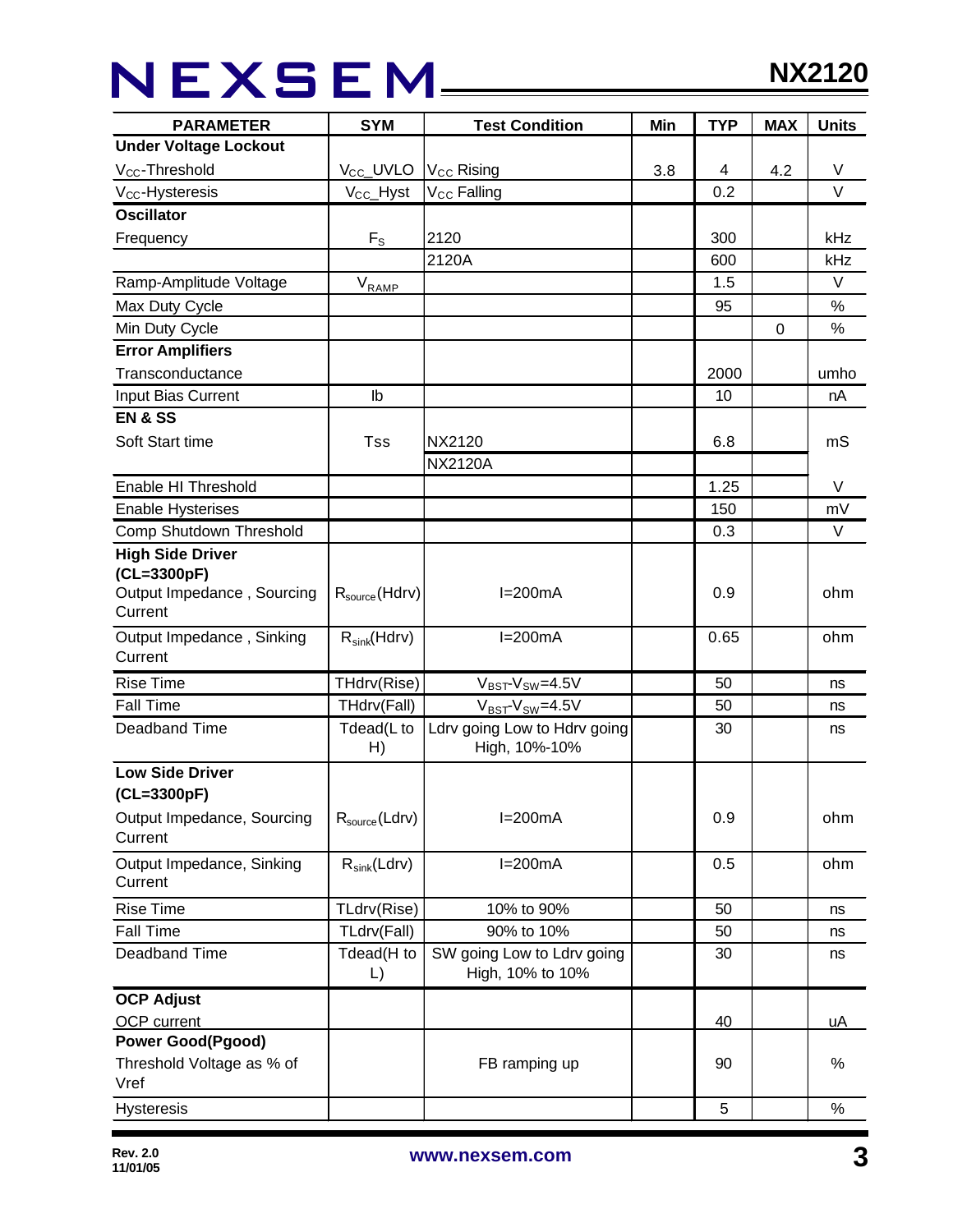### **PIN DESCRIPTIONS**

| <b>PIN SYMBOL</b> | <b>PIN DESCRIPTION</b>                                                                                                                                                                                                                                                                                                                                                                                                                                                                                                                          |
|-------------------|-------------------------------------------------------------------------------------------------------------------------------------------------------------------------------------------------------------------------------------------------------------------------------------------------------------------------------------------------------------------------------------------------------------------------------------------------------------------------------------------------------------------------------------------------|
| <b>VCC</b>        | Power supply voltage. A high freq 1uF ceramic capacitor is placed as close as possible to<br>and connected to this pin and ground pin. The maximum rating of this pin is 5V.                                                                                                                                                                                                                                                                                                                                                                    |
| <b>BST</b>        | This pin supplies voltage to high side FET driver. A high freq 0.1uF ceramic capacitor is<br>placed as close as possible to and connected to these pins and respected SW pins.                                                                                                                                                                                                                                                                                                                                                                  |
| <b>GND</b>        | Ground pin.                                                                                                                                                                                                                                                                                                                                                                                                                                                                                                                                     |
| FB                | This pin is the error amplifier inverting input. It is connected via resistor divider to the<br>output of the switching regulator to set the output DC voltage.                                                                                                                                                                                                                                                                                                                                                                                 |
| <b>OCP</b>        | This pin is connected to the drain of the external low side MOSFET via resistor and is the<br>input of the over current protection(OCP) comparator. An internal current source 40uA is<br>flown to the external resistor which sets the OCP voltage across the Rdson of the low side<br>MOSFET. Current limit point is this voltage divided by the Rds-on. Once this threshold is<br>reached the Hdrv and Ldrv pins are switched low and an internal hiccup circuit is set that<br>recycles the soft start circuit after 2048 switching cycles. |
| SW                | This pin is connected to source of high side FET and provides return path for the high side<br>driver. It is also used to hold the low side driver low until this pin is brought low by the<br>action of high side turning off. LDRV can only go high if SW is below 1V threshold.                                                                                                                                                                                                                                                              |
| <b>HDRV</b>       | High side gate driver output.                                                                                                                                                                                                                                                                                                                                                                                                                                                                                                                   |
| <b>LDRV</b>       | Low side gate driver output.                                                                                                                                                                                                                                                                                                                                                                                                                                                                                                                    |
| <b>PGOOD</b>      | An open drain output that requires a pull up resistor to Vcc or a voltage lower than Vcc.<br>When FB pin reaches 90% of the reference voltage PGOOD transitions from LO to HI<br>state.                                                                                                                                                                                                                                                                                                                                                         |
| <b>COMP</b>       | This pin is the output of error amplifier and is used to compensate the voltage control<br>feedback loop. This pin can also be used to perform a shutdown if pulled lower than 0.3V.                                                                                                                                                                                                                                                                                                                                                            |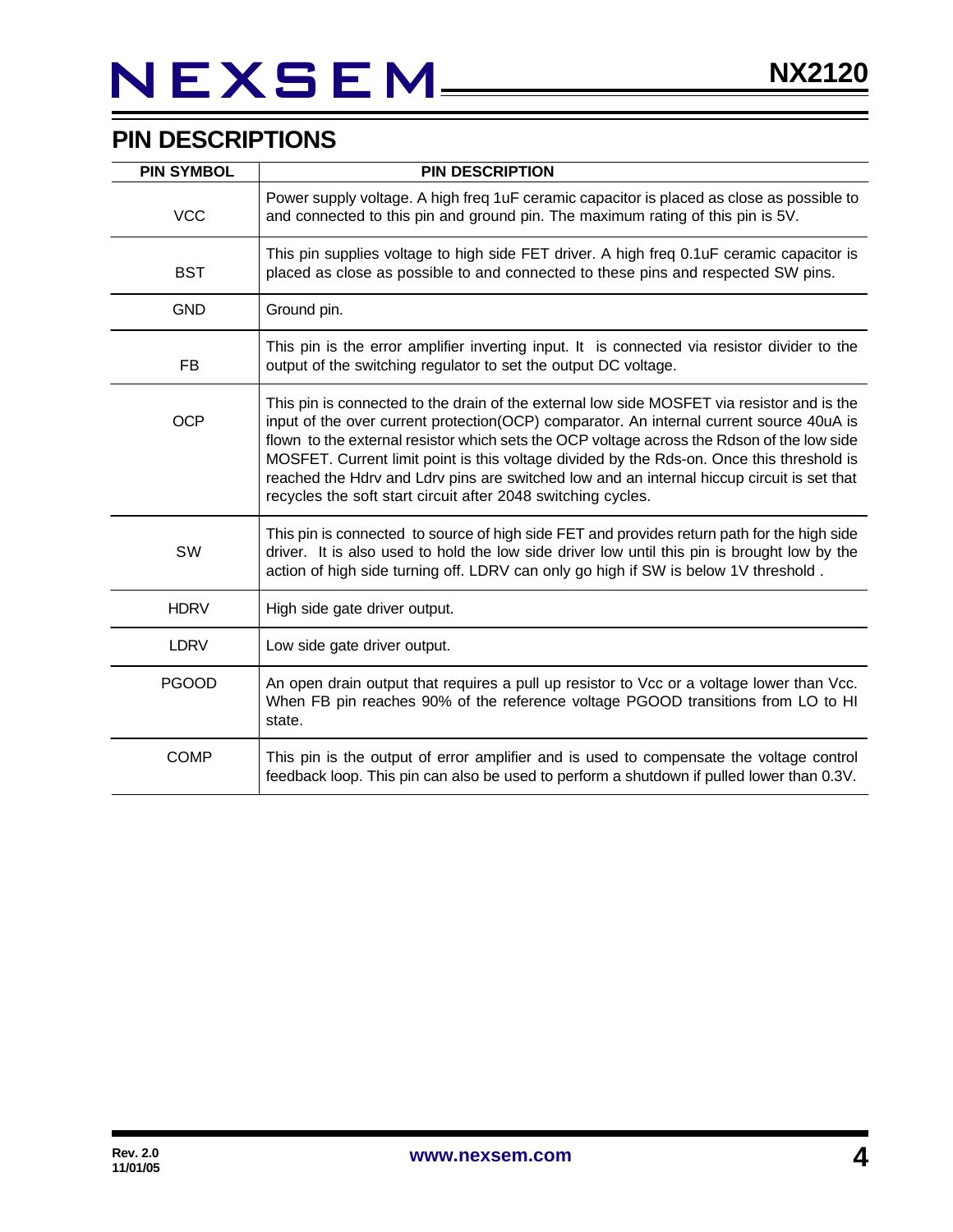### **BLOCK DIAGRAM**



Figure 2 - Simplified block diagram of the NX2120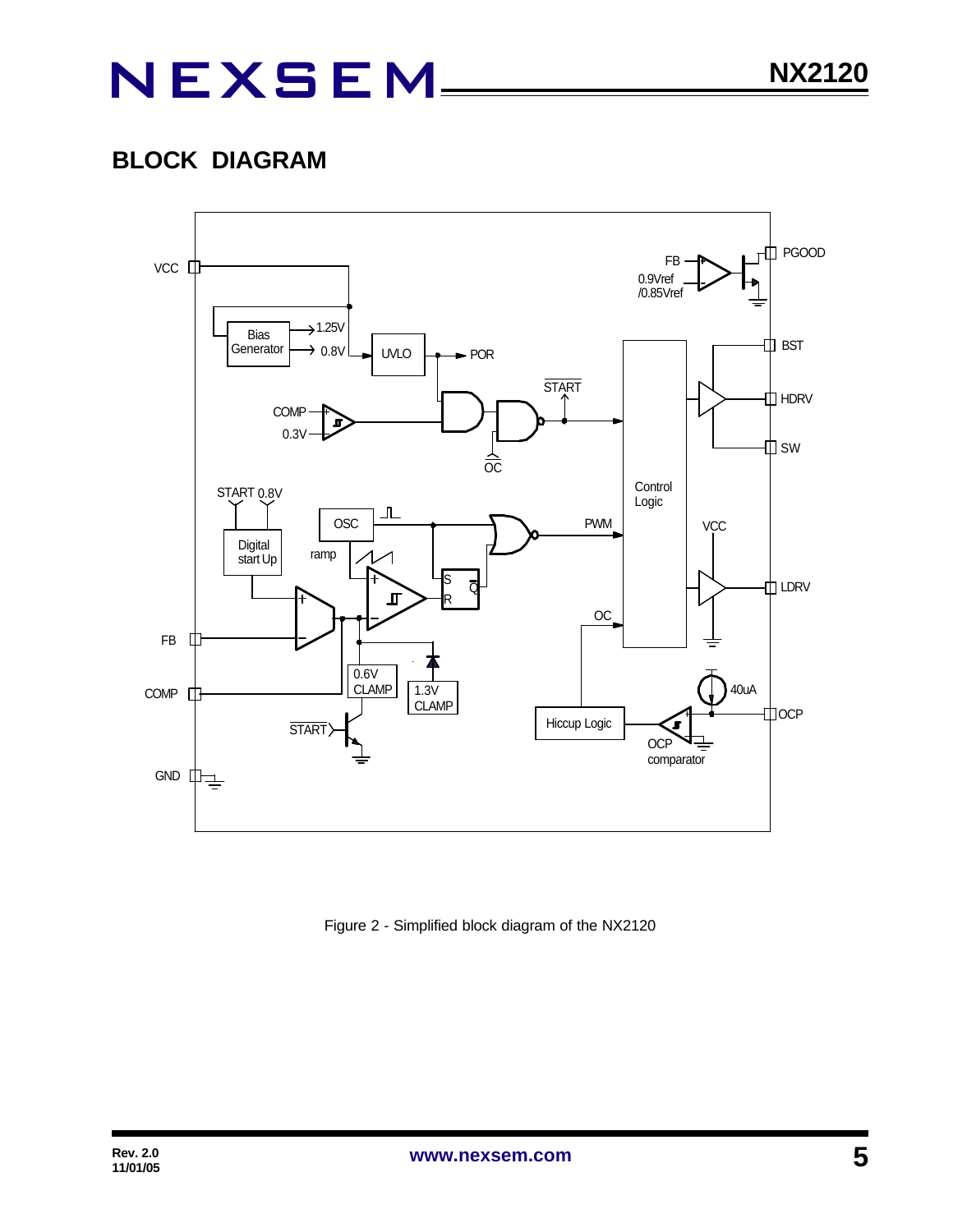### **APPLICATION INFORMATION Symbol Used In Application Information:**

| V <sub>IN</sub> | - Input voltage  |
|-----------------|------------------|
| <b>VOUT</b>     | - Output voltage |

- Iout Output current
- $\Delta V_{\text{RIPPLE}}$  Output voltage ripple
- Fs Working frequency
- $\Delta$ IRIPPLE Inductor current ripple

#### **Design Example**

 The following is typical application for NX2120A, the schematic is figure 1.

 $V_{IN}$  = 12V  $V$ OUT= $1.8V$  FS=600kHz  $I$ <sub>OUT</sub>=9A  $\Delta V$ RIPPLE <= 20mV  $\Delta V_{\text{DROOP}} = 100$ mV @ 9A step

#### **Output Inductor Selection**

The selection of inductor value is based on inductor ripple current, power rating, working frequency and efficiency. Larger inductor value normally means smaller ripple current. However if the inductance is chosen too large, it brings slow response and lower efficiency. Usually the ripple current ranges from 20% to 40% of the output current. This is a design freedom which can be decided by design engineer according to various application requirements. The inductor value can be calculated by using the following equations:

$$
L_{\text{OUT}} = \frac{V_{\text{IN}} - V_{\text{OUT}}}{\Delta I_{\text{RIPPLE}}} \times \frac{V_{\text{OUT}}}{V_{\text{IN}}} \times \frac{1}{F_s}
$$
  

$$
I_{\text{RIPPLE}} = k \times I_{\text{OUTPUT}}
$$

where k is between 0.2 to 0.4. Select k=0.3, then

$$
L_{\text{OUT}} = \frac{12V - 1.8V}{0.3 \times 9A} \times \frac{1.8V}{12V} \times \frac{1}{600kHz}
$$
  
L<sub>OUT</sub> = 0.94uH

Choose inductor from COILCRAFT DO3316P-102HC with L=1uH is a good choice.

Current Ripple is recalculated as

$$
\Delta I_{\text{RIPPLE}} = \frac{V_{\text{IN}} - V_{\text{OUT}}}{L_{\text{OUT}}} \times \frac{V_{\text{OUT}}}{V_{\text{IN}}} \times \frac{1}{F_s}
$$
  
= 
$$
\frac{12V - 1.8V}{1uH} \times \frac{1.8v}{12V} \times \frac{1}{600kHz} = 2.55A
$$
...(2)

#### **Output Capacitor Selection**

Output capacitor is basically decided by the amount of the output voltage ripple allowed during steady state(DC) load condition as well as specification for the load transient. The optimum design may require a couple of iterations to satisfy both condition.

#### **Based on DC Load Condition**

The amount of voltage ripple during the DC load condition is determined by equation(3).

$$
\Delta V_{\text{RIPPLE}} = ESR \times \Delta I_{\text{RIPPLE}} + \frac{\Delta I_{\text{RIPPLE}}}{8 \times F_s \times C_{\text{OUT}}} \quad ...(3)
$$

Where ESR is the output capacitors' equivalent series resistance,  $C_{\text{OUT}}$  is the value of output capacitors.

Typically when large value capacitors are selected such as Aluminum Electrolytic,POSCAP and OSCON types are used, the amount of the output voltage ripple is dominated by the first term in equation(3) and the second term can be neglected.

For this example, POSCAP are chosen as output capacitors, the ESR and inductor current typically determines the output voltage ripple.

$$
ESR_{\text{desire}} = \frac{\Delta V_{\text{RIPPLE}}}{\Delta I_{\text{RIPPLE}}} = \frac{20 \text{mV}}{2.55 \text{A}} = 7.8 \text{m}\Omega \qquad ...(4)
$$

If low ESR is required, for most applications, multiple capacitors in parallel are better than a big capacitor. For example, for 20mV output ripple, POSCAP 2R5TPE220MC with 12mΩ are chosen.

$$
N = \frac{ESR_{E} \times \Delta I_{RIPPLE}}{\Delta V_{RIPPLE}} \qquad ...(5)
$$

Number of Capacitor is calculated as

$$
N = \frac{12m\Omega \times 2.56A}{20mV}
$$

 $N = 1.5$ 

The number of capacitor has to be round up to a integer. Choose N =2.

If ceramic capacitors are chosen as output ca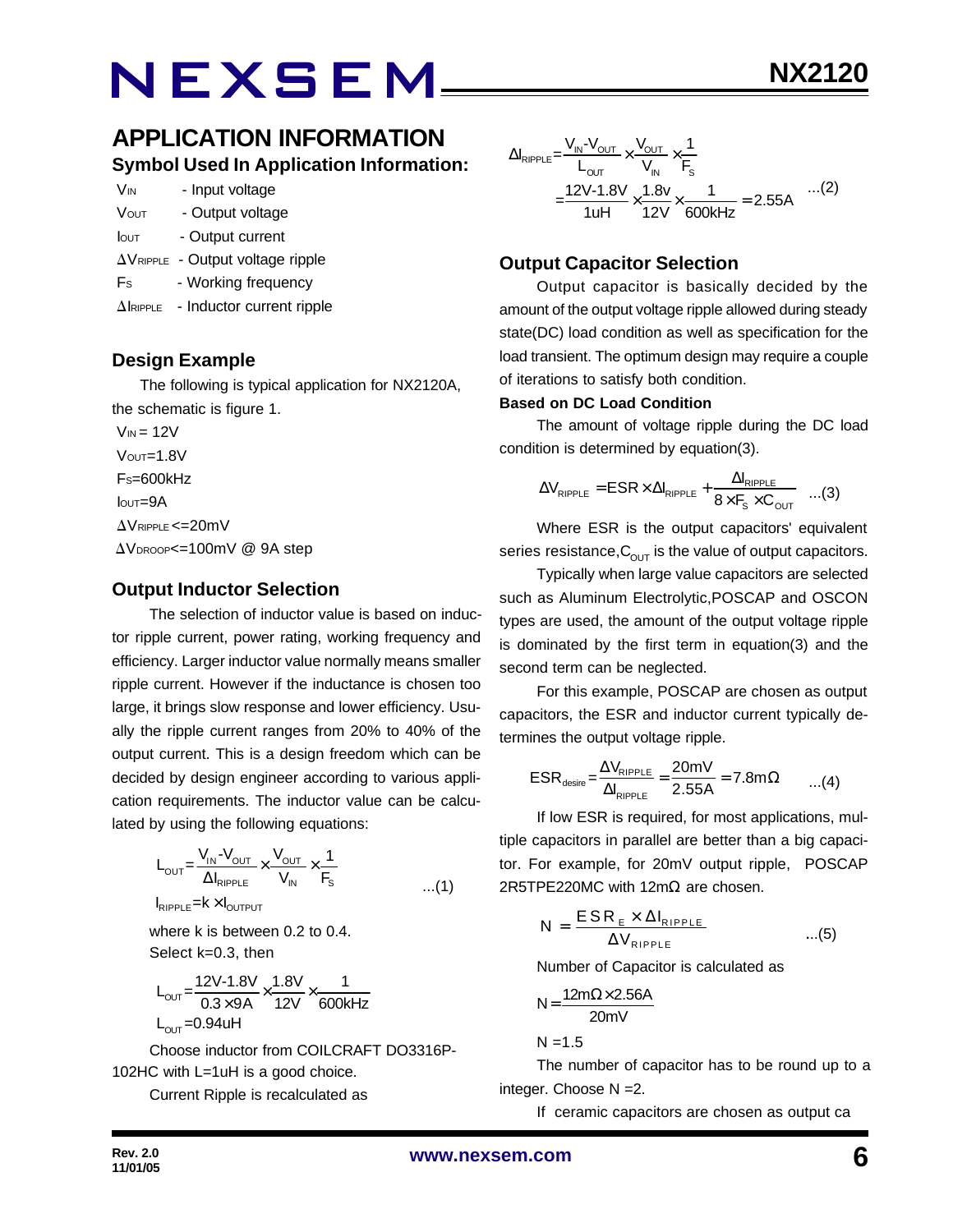pacitors, both terms in equation (3) need to be evaluated to determine the overall ripple. Usually when this type of capacitors are selected, the amount of capacitance per single unit is not sufficient to meet the transient specification, which results in parallel configuration of multiple capacitors .

For example, one 100uF, X5R ceramic capacitor with 2mΩ ESR is used. The amount of output ripple is

$$
\Delta V_{\text{RIPPLE}} = 2m\Omega \times 2.55A + \frac{2.56A}{8 \times 600kHz \times 100uF}
$$

$$
= 10.4mV
$$

Although this meets DC ripple spec, however it needs to be studied for transient requirement.

#### **Based On Transient Requirement**

Typically, the output voltage droop during transient is specified as:

 $\Delta V_{\text{DROOP}} \ll \Delta V_{\text{TRAN}}$  @ step load  $\Delta I_{\text{STEP}}$ 

During the transient, the voltage droop during the transient is composed of two sections. One Section is dependent on the ESR of capacitor, the other section is a function of the inductor, output capacitance as well as input, output voltage. For example, for the overshoot, when load from high load to light load with a  $\Delta I_{\text{cr}}$ transient load, if assuming the bandwidth of system is high enough, the overshoot can be estimated as the following equation.

$$
\Delta V_{\text{overshoot}} = ESR \times \Delta I_{\text{step}} + \frac{V_{\text{OUT}}}{2 \times L \times C_{\text{OUT}}} \times \tau^2 \qquad ... (6)
$$

where *t* is the a function of capacitor, etc.

$$
\tau = \begin{cases}\n0 & \text{if} \quad L \leq L_{\text{crit}} \\
\frac{L \times \Delta I_{\text{sep}}}{V_{\text{OUT}}} - \text{ESR} \times C_{\text{OUT}} & \text{if} \quad L \geq L_{\text{crit}} \quad \text{...(7)}\n\end{cases}
$$

where

$$
L_{\text{crit}} = \frac{ESR \times C_{\text{OUT}} \times V_{\text{OUT}}}{\Delta I_{\text{step}}} = \frac{ESR_{\text{E}} \times C_{\text{E}} \times V_{\text{OUT}}}{\Delta I_{\text{step}}} \quad \dots (8)
$$

where  $\mathsf{ESR}_\mathsf{E}$  and  $\mathsf{C}_\mathsf{E}$  represents  $\mathsf{ESR}\;$  and capacitance of each capacitor if multiple capacitors are used in parallel.

The above equation shows that if the selected output inductor is smaller than the critical inductance, the voltage droop or overshoot is only dependent on the ESR of output capacitor. For low frequency capacitor such as electrolytic capacitor, the product of ESR and capacitance is high and  $L \le L_{crit}$  is true. In that case, the transient spec is dependent on the ESR of capacitor.

In most cases, the output capacitors are multiple capacitors in parallel. The number of capacitors can be calculated by the following

$$
N = \frac{ESR_{E} \times \Delta I_{step}}{\Delta V_{tran}} + \frac{V_{OUT}}{2 \times L \times C_{E} \times \Delta V_{tran}} \times \tau^{2}
$$
 ...(9)

where

$$
\tau = \begin{cases}\n0 & \text{if} \quad L \leq L_{\text{crit}} \\
\frac{L \times \Delta I_{\text{step}}}{V_{\text{OUT}}} - \text{ESR}_{E} \times C_{E} & \text{if} \quad L \geq L_{\text{crit}} \quad \dots (10)\n\end{cases}
$$

For example, assume voltage droop during transient is 100mV for 9A load step.

If the POSCAP 2R5TPE220MC(220uF,  $12m\Omega$ ) is used, the critical inductance is given as

$$
L_{crit} = \frac{ESR_{E} \times C_{E} \times V_{OUT}}{\Delta I_{step}} =
$$

$$
\frac{12m\Omega \times 220 \mu F \times 1.8 V}{9A} = 0.56 \mu H
$$

The selected inductor is 1uH which is bigger than critical inductance. In that case, the output voltage transient not only dependent on the ESR, but also capacitance.

number of capacitors is

$$
\tau = \frac{L \times \Delta I_{\text{step}}}{V_{\text{OUT}}} - ESR_{E} \times C_{E}
$$

$$
= \frac{l\mu H \times 9A}{1.8V} - 12m\Omega \times 220\mu F = 2.36us
$$

$$
N = \frac{ESR_{E} \times \Delta I_{step}}{\Delta V_{tran}} + \frac{V_{OUT}}{2 \times L \times C_{E} \times \Delta V_{tran}} \times \tau^{2}
$$

$$
= \frac{12m\Omega \times 9A}{100mV} + \frac{1.8V}{2 \times 1 \mu H \times 220 \mu F \times 100mV} \times (2.36us)^{2}
$$

$$
= 1.3
$$

The number of capacitors has to satisfied both ripple and transient requirement. Overall, we can choose N=2.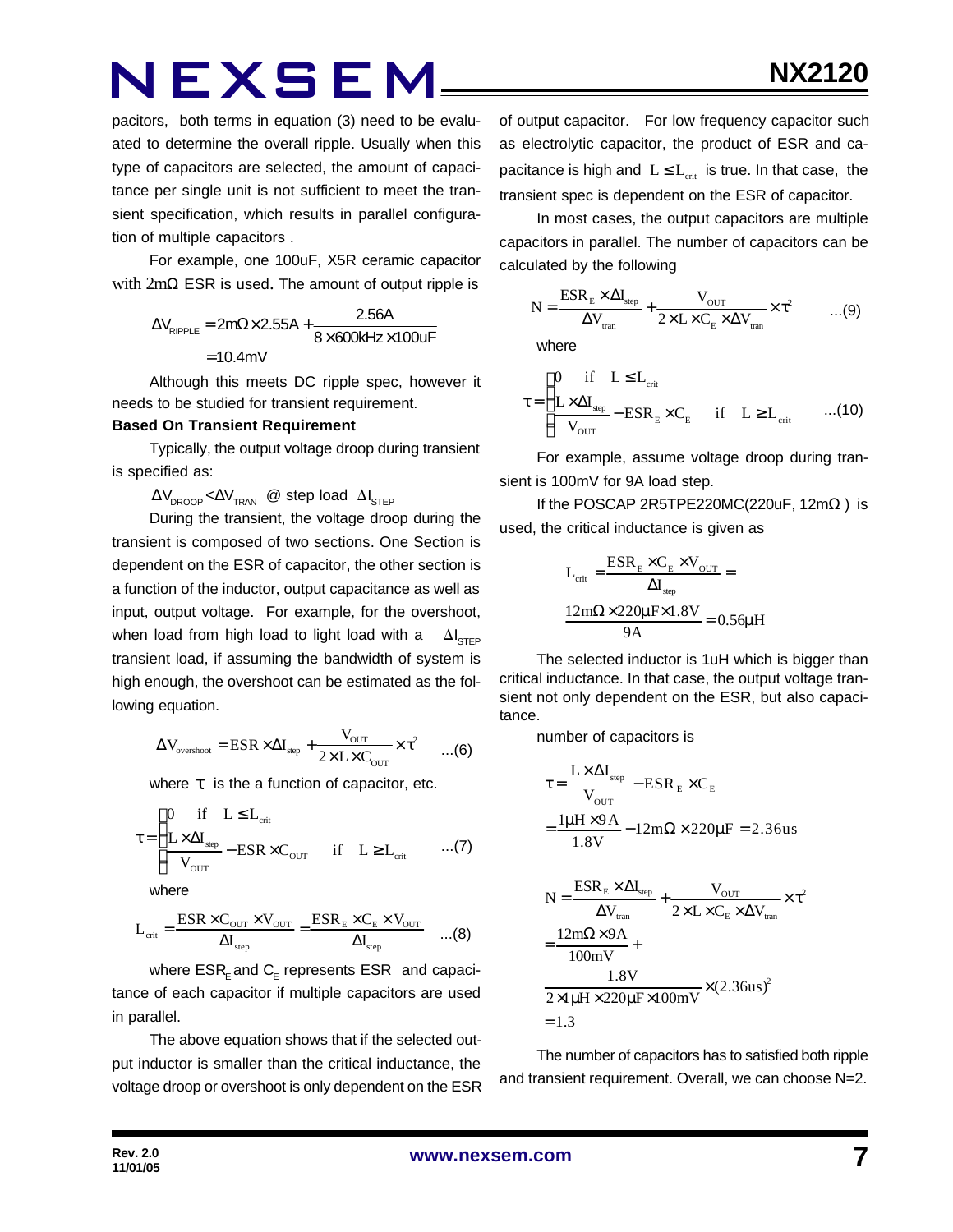It should be considered that the proposed equation is based on ideal case, in reality, the droop or overshoot is typically more than the calculation. The equation gives a good start. For more margin, more capacitors have to be chosen after the test. Typically, for high frequency capacitor such as high quality POSCAP especially ceramic capacitor, 20% to 100% (for ceramic) more capacitors have to be chosen since the ESR of capacitors is so low that the PCB parasitic can affect the results tremendously. More capacitors have to be selected to compensate these parasitic parameters.

#### **Compensator Design**

Due to the double pole generated by LC filter of the power stage, the power system has 180° phase shift, and therefore, is unstable by itself. In order to achieve accurate output voltage and fast transient response,compensator is employed to provide highest possible bandwidth and enough phase margin.Ideally,the Bode plot of the closed loop system has crossover frequency between1/10 and 1/5 of the switching frequency, phase margin greater than  $50^{\circ}$  and the gain crossing 0dB with -20dB/decade. Power stage output capacitors usually decide the compensator type. If electrolytic capacitors are chosen as output capacitors, type II compensator can be used to compensate the system, because the zero caused by output capacitor ESR is lower than crossover frequency. Otherwise type III compensator should be chosen.

#### **A. Type III compensator design**

 For low ESR output capacitors, typically such as Sanyo oscap and poscap, the frequency of ESR zero caused by output capacitors is higher than the crossover frequency. In this case, it is necessary to compensate the system with type III compensator. The following figures and equations show how to realize the type III compensator by transconductance amplifier.

$$
NX2120
$$

$$
F_{z1} = \frac{1}{2 \times \pi \times R_4 \times C_2}
$$
...(11)

$$
F_{22} = \frac{1}{2 \times \pi \times (R_2 + R_3) \times C_3}
$$
...(12)

$$
F_{\rm{P1}} = \frac{1}{2 \times \pi \times R_3 \times C_3}
$$
...(13)

$$
F_{P2} = \frac{1}{2 \times \pi \times R_4 \times \frac{C_1 \times C_2}{C_1 + C_2}}
$$
...(14)

where Fz<sub>1</sub>, Fz<sub>2</sub>, F<sub>P1</sub> and F<sub>P2</sub> are poles and zeros in the compensator. Their locations are shown in figure 4.

The transfer function of type III compensator for transconductance amplifier is given by:

$$
\frac{V_{e}}{V_{\text{OUT}}} = \frac{1 - g_{m} \times Z_{f}}{1 + g_{m} \times Z_{in} + Z_{in} / R_{f}}
$$

 For the voltage amplifier, the transfer function of compensator is

$$
\frac{V_e}{V_{OUT}} = \frac{-Z_f}{Z_{in}}
$$

To achieve the same effect as voltage amplifier, the compensator of transconductance amplifier must satisfy this condition:  $R_{\mathcal{A}}$ >>2/gm. And it would be desirable if  $R_1$ || $R_2$ || $R_3$ >>1/gm can be met at the same time.



 Figure 3 - Type III compensator using transconductance amplifier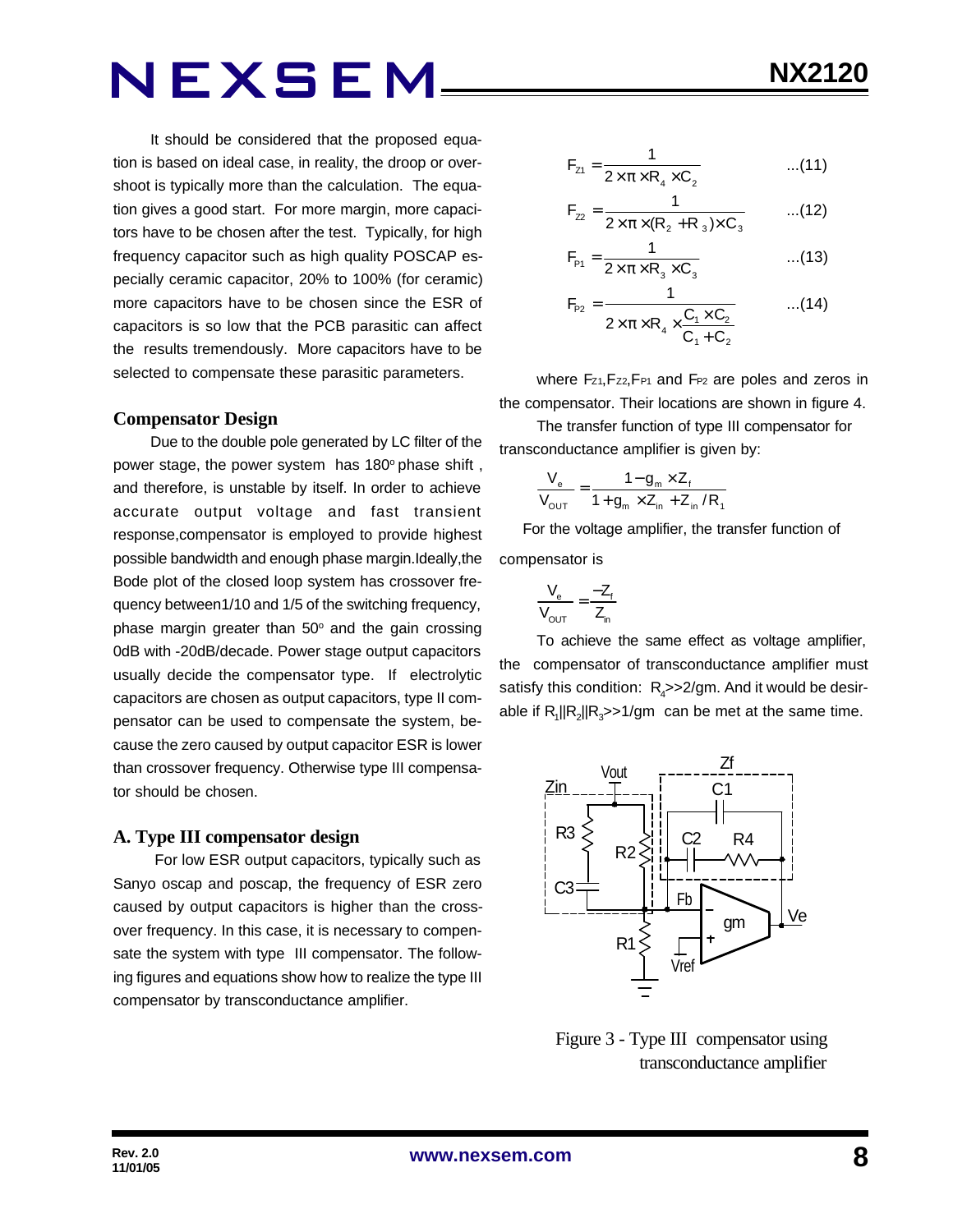Case 1: F<sub>LC</sub><F<sub>o</sub><F<sub>ESR</sub>



Figure 4 - Bode plot of Type III compensator

 Design example for type III compensator are in order. The crossover frequency has to be selected as  $F_{LC}$ < $F_{\rm o}$ < $F_{ESR,}$  and  $F_{\rm o}$ <=1/10~1/5 $F_{\rm s.}$ 

1. Calculate the location of LC double pole  $F_{\text{LC}}$ and ESR zero  $F_{ESR}$ .

$$
F_{LC} = \frac{1}{2 \times \pi \times \sqrt{L_{OUT} \times C_{OUT}}}
$$

$$
= \frac{1}{2 \times \pi \times \sqrt{1 uH \times 440 uF}}
$$

$$
= 7.6kHz
$$

$$
F_{ESR} = \frac{1}{2 \times \pi \times ESR \times C_{OUT}}
$$

$$
= \frac{1}{2 \times \pi \times 6m\Omega \times 440uF}
$$

$$
= 60.3kHz
$$

2. Set  $\mathsf{R}_{\mathsf{2}}$  equal to 20k $\Omega.$ 

$$
R_1 = \frac{R_2 \times V_{REF}}{V_{OUT} - V_{REF}} = \frac{20k\Omega \times 0.8V}{1.8V - 0.8V} = 16k\Omega
$$

Choose R<sub>1</sub>=16kΩ.

3. Set zero  $F_{Z2} = F_{LC}$  and  $F_{p1} = F_{ESR}$ .

4. Calculate  $R_4$  and  $C_3$  with the crossover

frequency at 1/10~ 1/5 of the switching frequency. Set F<sub>o</sub>=50kHz.

$$
C_3 = \frac{1}{2 \times \pi \times R_2} \times (\frac{1}{F_{z2}} - \frac{1}{F_{p1}})
$$
  
=  $\frac{1}{2 \times \pi \times 20k\Omega} \times (\frac{1}{7.6kHz} - \frac{1}{60.3kHz})$   
= 916pF

$$
R_{4} = \frac{V_{\text{osc}}}{V_{\text{in}}} \times \frac{2 \times \pi \times F_{\text{O}} \times L}{C_{3}} \times C_{\text{out}}
$$
  
= 
$$
\frac{1.5V}{12V} \times \frac{2 \times \pi \times 50kHz \times 1uH}{1nF} \times 440uF
$$
  
= 17.2k $\Omega$ 

Choose C<sub>3</sub>=1nF, R<sub>4</sub>=17.4k
$$
\Omega
$$
.

5. Calculate  $\mathsf{C}_2$  with zero  $\mathsf{F}_{\mathsf{z}1}$  at 75% of the LC double pole by equation (11).

$$
C_2 = \frac{1}{2 \times \pi \times F_{z1} \times R_4}
$$
  
= 
$$
\frac{1}{2 \times \pi \times 0.75 \times 7.6 \text{kHz} \times 17.4 \text{k}\Omega}
$$
  
= 1.6nF

Choose 
$$
C_2=1.5nF
$$
.

6. Calculate  $\mathsf{C}_\mathsf{1}$  by equation (14) with pole  $\mathsf{F}_{\mathsf{p2}}$  at half the switching frequency.

$$
C_1 = \frac{1}{2 \times \pi \times R_4 \times F_{p_2}}
$$
  
= 
$$
\frac{1}{2 \times \pi \times 17.4 \times \Omega \times 300 \times Hz}
$$
  
= 30pF

 $\rm Choose$   $\rm C_{\rm 1}$ =33pF 7. Calculate  $R_3$  by equation (13).

$$
R_3 = \frac{1}{2 \times \pi \times F_{P1} \times C_3}
$$
  
= 
$$
\frac{1}{2 \times \pi \times 60.3 \text{kHz} \times 1 \text{nF}}
$$
  
= 2.64k $\Omega$ 

Choose R<sub>3</sub>=2.61kΩ.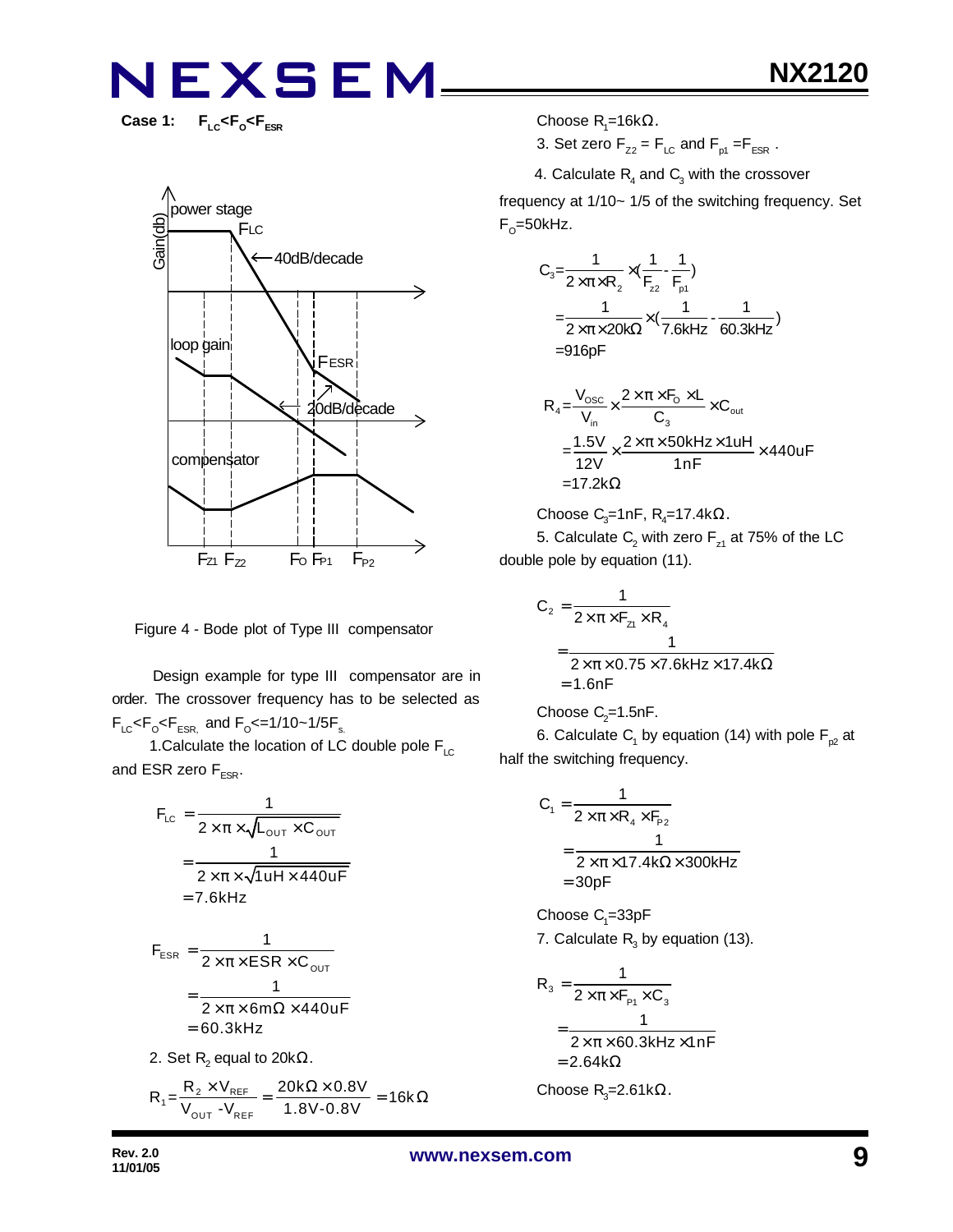$F_{LC}$ < $F_{ESR}$ < $F_{O}$ 



#### Figure 5 - Bode plot of Type III compensator  $(F_{LC}$ < $F_{ESR}$ < $F_{O}$ )

 If electrolytic capacitors are used as output capacitors, typical design example of type III compensator in which the crossover frequency is selected as  $\mathsf{F}_{\text{\tiny{LC}}} \!\!\mathopen{\leq} \!\mathsf{F}_{\text{\tiny{ESR}}} \!\!\mathopen{\leq} \!\mathsf{F}_{\text{\tiny{O}}}$  and  $\mathsf{F}_{\text{\tiny{O}}} \!\!\mathopen{\leq} \!=\! 1/10 \!\!\mathclose{\sim} \!1/\!5 \mathsf{F}_{\text{\tiny{S}}}$  is shown as the following steps. Here two SANYO MV-WG1500 with 13 m $\Omega$  is chosen as output capacitor.

1. Calculate the location of LC double pole  $F_{LC}$ and ESR zero  $F_{FSR}$ .

$$
F_{LC} = \frac{1}{2 \times \pi \times \sqrt{L_{OUT} \times C_{OUT}}}
$$
  
= 
$$
\frac{1}{2 \times \pi \times \sqrt{1 uH \times 3000 uF}}
$$
  
= 2.9kHz  

$$
F_{ESR} = \frac{1}{2 \times \pi \times ESR \times C_{OUT}}
$$
  
= 
$$
\frac{1}{2 \times \pi \times 6.5 m\Omega \times 3000 uF}
$$
  
= 8.2kHz

2. Set  $\mathsf{R}_{\mathsf{2}}$  equal to 10k $\Omega$ .

$$
R_1 = \frac{R_2 \times V_{REF}}{V_{OUT} - V_{REF}} = \frac{10k\Omega \times 0.8V}{1.8V - 0.8V} = 8k\Omega
$$
  
Choose R<sub>1</sub>=8k $\Omega$ .  
3. Set zero F<sub>zz</sub> = F<sub>LC</sub> and F<sub>pt</sub> =F<sub>ESR</sub>.  
4. Calculate C<sub>3</sub>.

$$
C_3 = \frac{1}{2 \times \pi \times R_2} \times (\frac{1}{F_2} - \frac{1}{F_{p1}})
$$
  
=  $\frac{1}{2 \times \pi \times 10k\Omega} \times (\frac{1}{2.9kHz} - \frac{1}{8.2kHz})$   
= 3.5nF

Choose  $C_{3}$ =3.3nF.

5. Calculate  $\mathsf{R}_{\mathsf{3}}$  .

$$
R_3 = \frac{1}{2 \times \pi \times F_{P1} \times C_3}
$$
  
= 
$$
\frac{1}{2 \times \pi \times 8.2 \text{kHz} \times 3.3 \text{nF}}
$$
  
= 5.9kΩ

Choose  $\mathsf{R}_{3}$ =5.9k $\Omega$ . 6. Calculate  $\mathsf{R}_{\mathsf{4}}$  with  $\mathsf{F}_{\mathsf{O}}\!\!=\!\!60$ kHz.

$$
R_4 = \frac{V_{\text{osc}}}{V_{\text{in}}} \times \frac{2 \times \pi \times F_0 \times L}{ESR} \times \frac{R_2 \times R_3}{R_2 + R_3}
$$
  
= 
$$
\frac{1.5V}{12V} \times \frac{2 \times \pi \times 60kHz \times 1uH}{6.5m\Omega} \times \frac{10k\Omega \times 5.9k\Omega}{10k\Omega + 5.9k\Omega}
$$
  
= 26.9k\Omega

Choose R<sub>4</sub>=26.7k $\Omega$ . 5. Calculate  $\mathsf{C}_2$  with zero  $\mathsf{F}_{\mathsf{z}1}$  at 75% of the LC double pole by equation (11).

$$
C_2 = \frac{1}{2 \times \pi \times F_{z1} \times R_4}
$$
  
= 
$$
\frac{1}{2 \times \pi \times 0.75 \times 2.9 \text{kHz} \times 26.7 \text{k}\Omega}
$$
  
= 2nF

Choose  $C_2$ =2.2nF. 6. Calculate  $\mathsf{C}_\mathsf{1}$  by equation (14) with pole  $\mathsf{F}_{\mathsf{p2}}$  at half the switching frequency.

$$
C_1 = \frac{1}{2 \times \pi \times R_4 \times F_{p_2}}
$$
  
= 
$$
\frac{1}{2 \times \pi \times 26.7 k\Omega \times 300kHz}
$$
  
= 20pF

Choose  $C_1 = 22pF$ .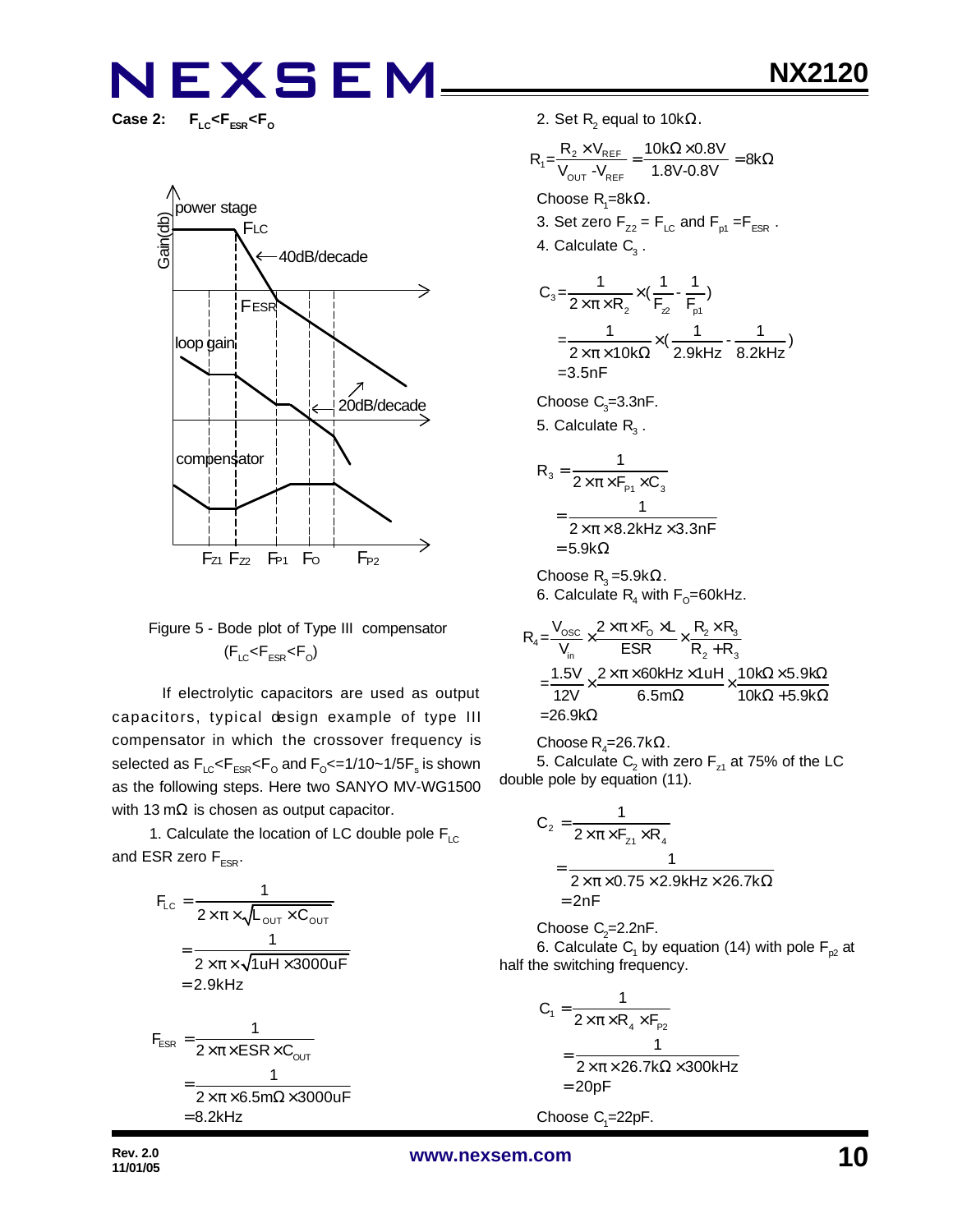#### **B. Type II compensator design**

If the electrolytic capacitors are chosen as power stage output capacitors, usually the Type II compensator can be used to compensate the system.

Type II compensator can be realized by simple RC circuit without feedback as shown in figure 7.  $\mathsf{R}_{_{\mathrm{3}}}$  and  $\mathsf{C}_{_{\mathrm{1}}}$ introduce a zero to cancel the double pole effect.  $C_2$ introduces a pole to suppress the switching noise. The following equations show the compensator pole zero location and constant gain.

$$
Gain = g_m \times \frac{R_1}{R_1 + R_2} \times R_3 \qquad \dots (15)
$$
  
\n
$$
F_z = \frac{1}{2 \times \pi \times R_3 \times C_1} \qquad \dots (16)
$$
  
\n
$$
F_p \approx \frac{1}{2 \times \pi \times R_3 \times C_2} \qquad \dots (17)
$$



Figure 6 - Bode plot of Type II compensator



 Figure 7 - Type II compensator with transconductance amplifier

For this type of compensator,  $\mathsf{F}_\mathsf{O}$  has to satisfy  $F_{LC}$ < $F_{ESR}$ << $F_{O}$ <=1/10~1/5 $F_{s.}$ 

The following is parameters for type II compensator design. Input voltage is 12V, output voltage is 1.8V, output inductor is 1uH, output capacitors are two 1500uF with 13mΩ electrolytic capacitors.

1. Calculate the location of LC double pole  $F_{\text{LC}}$ and ESR zero  $F_{ESR}$ .

$$
F_{LC} = \frac{1}{2 \times \pi \times \sqrt{L_{OUT} \times C_{OUT}}}
$$

$$
= \frac{1}{2 \times \pi \times \sqrt{1 uH \times 3000 uF}}
$$

$$
= 2.9kHz
$$

$$
F_{ESR} = \frac{1}{2 \times \pi \times ESR \times C_{OUT}}
$$
  
= 
$$
\frac{1}{2 \times \pi \times 6.5 \text{m}\Omega \times 3000 \text{uF}}
$$
  
= 8.2kHz

2.Set R<sub>2</sub> equal to 1kΩ.

$$
R_{1} = \frac{R_{2} \times V_{REF}}{V_{OUT} - V_{REF}} = \frac{1 k \Omega \times 0.8 V}{1.8 V - 0.8 V} = 800 \Omega
$$

Choose R<sub>1</sub>=806Ω.

3. Set crossover frequency at 1/10~ 1/5 of the swithing frequency, here Fo=60kHz.

4.Calculate  $R_{3}$  value by the following equation.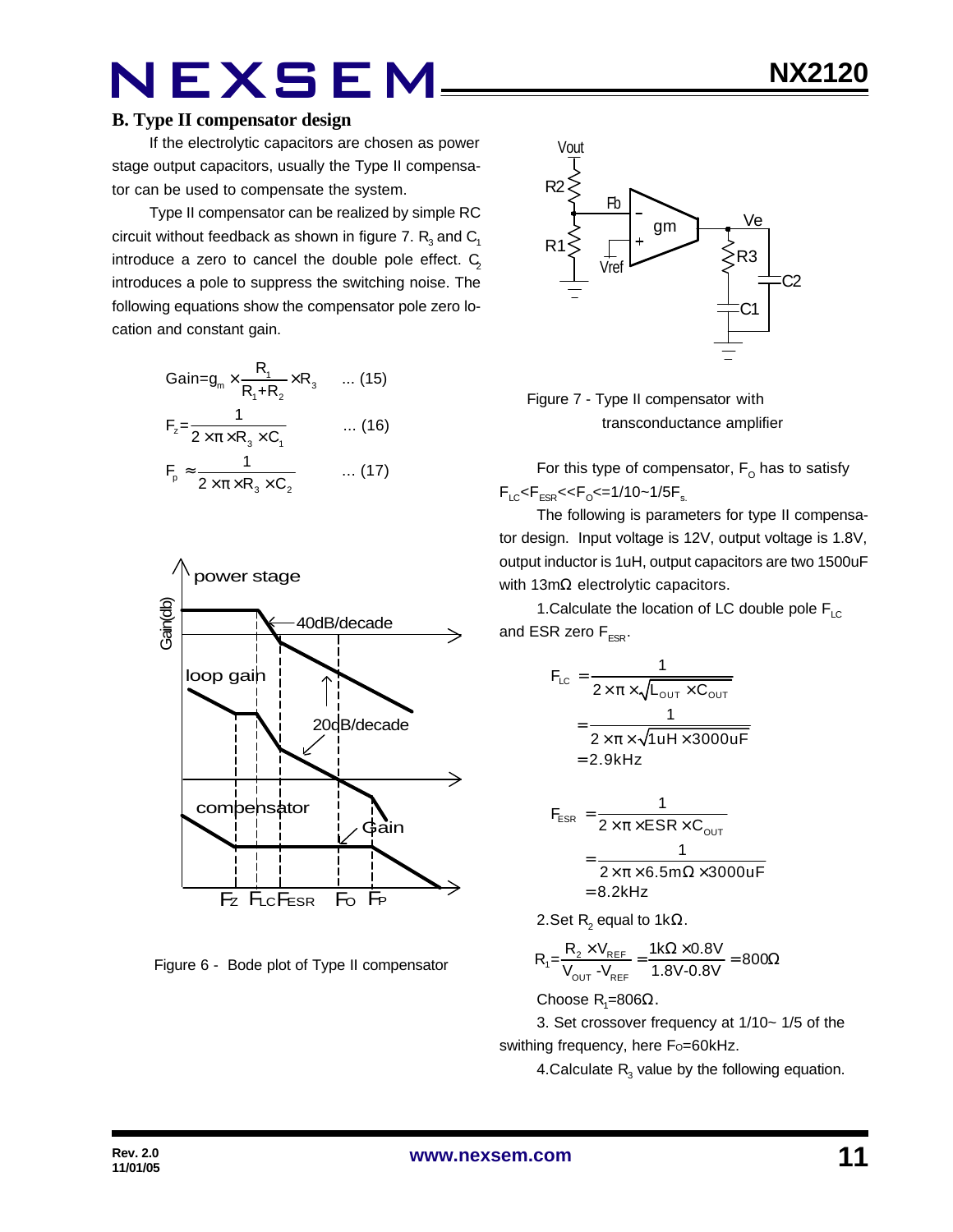4.Calculate  $R_{3}$  value by the following equation.

$$
R_{3} = \frac{V_{\text{osc}}}{V_{\text{n}}} \times \frac{2 \times \pi \times F_{\text{o}} \times L}{R_{\text{ESR}}} \times \frac{1}{g_{\text{m}}} \times \frac{V_{\text{OUT}}}{V_{\text{REF}}}
$$

$$
= \frac{1.5V}{12V} \times \frac{2 \times \pi \times 60kHz \times 1uH}{6.5m\Omega} \times \frac{1}{2.0mAV}
$$

$$
\times \frac{1.8V}{0.8V}
$$

$$
= 8.15k\Omega
$$

Choose  $R_3 = 8.2k\Omega$ .

5. Calculate  $\mathsf{C}_\mathsf{1}$  by setting compensator zero  $\mathsf{F}_\mathsf{Z}$ at 75% of the LC double pole.

$$
C_1 = \frac{1}{2 \times \pi \times R_3 \times F_2}
$$
  
= 
$$
\frac{1}{2 \times \pi \times 8.2 \times \Omega \times 0.75 \times 2.9 \times Hz}
$$
  
=8.9nF

Choose  $C_{1}$ =8.2nF.

6. Calculate  $\mathsf{C}_\text{2}$  by setting compensator pole  $\mathrm{F}_{\text{p}}$ at half the swithing frequency.

$$
C_2 = \frac{1}{\pi \times R_3 \times F_s}
$$
  
= 
$$
\frac{1}{\pi \times 8.2 \times 2 \times 300 \times Hz}
$$
  
= 129pF

Choose  $C_1 = 120pF$ .

#### **Output Voltage Calculation**

Output voltage is set by reference voltage and external voltage divider. The reference voltage is fixed at 0.8V. The divider consists of two ratioed resistors so that the output voltage applied at the Fb pin is 0.8V when the output voltage is at the desired value. The following equation and picture show the relationship between  $V_{\text{OUT}}$ ,  $V_{\text{REF}}$  and voltage divider.

$$
R_{1} = \frac{R_{2} \times V_{REF}}{V_{OUT} - V_{REF}} \qquad ...(18)
$$

where  $R_2$  is part of the compensator, and the value of R<sub>1</sub> value can be set by voltage divider.

See compensator design for  $\mathsf{R}_{\mathsf{1}}$  and  $\mathsf{R}_{\mathsf{2}}$  selection.



Figure 8 - Voltage divider

#### **Input Capacitor Selection**

Input capacitors are usually a mix of high frequency ceramic capacitors and bulk capacitors. Ceramic capacitors bypass the high frequency noise, and bulk capacitors supply switching current to the MOSFETs. Usually 1uF ceramic capacitor is chosen to decouple the high frequency noise.The bulk input capacitors are decided by voltage rating and RMS current rating. The RMS current in the input capacitors can be calculated as:

$$
I_{RMS} = I_{OUT} \times \sqrt{D} \times \sqrt{1 - D}
$$
  

$$
D = \frac{V_{OUT}}{V_{IN}}
$$
...(19)

 $V_{\text{IN}}$  = 12V,  $V_{\text{OUT}}$  = 1.8V,  $V_{\text{OUT}}$  = 9A, using equation (19), the result of input RMS current is 3.2A.

For higher efficiency, low ESR capacitors are recommended. One Sanyo OS-CON 16SP180M 16V 180uF 20mΩ with 3.4A RMS rating is chosen as input bulk capacitors.

#### **Power MOSFETs Selection**

The power stage requires two N-Channel power MOSFETs. The selection of MOSFETs is based on maximum drain source voltage, gate source voltage, maximum current rating, MOSFET on resistance and power dissipation. The main consideration is the power loss contribution of MOSFETs to the overall converter efficiency. In this design example, two IRFR3709Z are used. They have the following parameters:  $V_{DS}=30V, R_{DSON}$  $=6.5$ m $\Omega$ , $Q_{GATE}$ =17nC.

 There are two factors causing the MOSFET power loss:conduction loss, switching loss.

Conduction loss is simply defined as: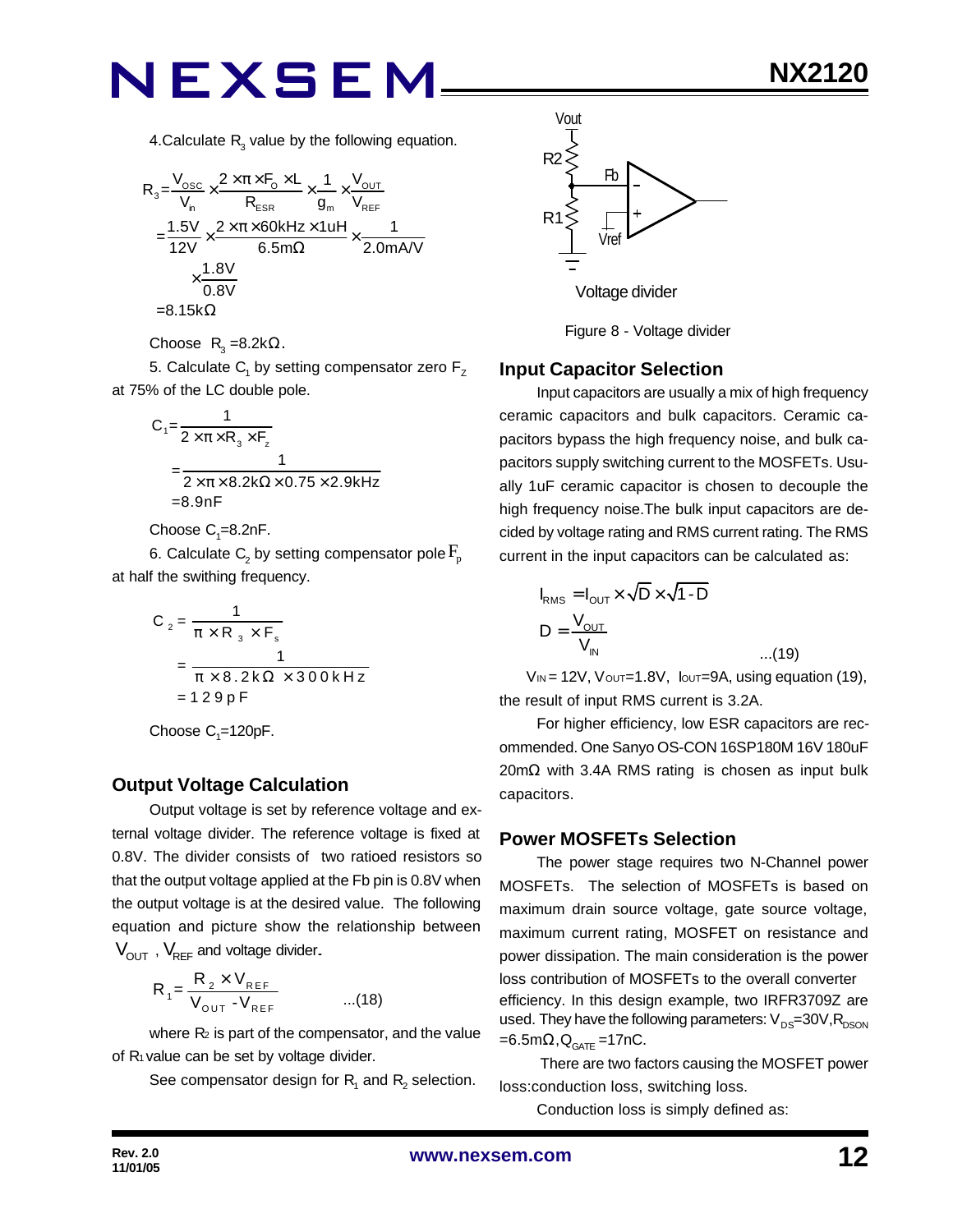$$
P_{HCON} = I_{OUT}^2 \times D \times R_{DS(ON)} \times K
$$
  
\n
$$
P_{LCDN} = I_{OUT}^2 \times (1 - D) \times R_{DS(ON)} \times K
$$
...(20)  
\n
$$
P_{TOTAL} = P_{HCON} + P_{LCDN}
$$

where the R<sub>DS(ON)</sub> will increases as MOSFET junction temperature increases,  $K$  is  $R_{\text{DS(ON)}}$  temperature dependency. As a result, RDS(ON) should be selected for the worst case, in which K approximately equals to 1.4 at 125°C according to IRFR3709Z datasheet. Conduction loss should not exceed package rating or overall system thermal budget.

Switching loss is mainly caused by crossover conduction at the switching transition. The total switching loss can be approximated.

$$
P_{\text{SW}} = \frac{1}{2} \times V_{\text{IN}} \times V_{\text{OUT}} \times T_{\text{SW}} \times F_{\text{S}} \quad \text{....(21)}
$$

where but is output current, Tsw is the sum of  $T_R$ and  $T_F$  which can be found in mosfet datasheet, and Fs is switching frequency. Switching loss Psw is frequency dependent.

Also MOSFET gate driver loss should be considered when choosing the proper power MOSFET. MOSFET gate driver loss is the loss generated by discharging the gate capacitor and is dissipated in driver circuits.It is proportional to frequency and is defined as:

 $P_{\text{gate}} = (Q_{\text{HGATE}} \times V_{\text{HGS}} + Q_{\text{LGATE}} \times V_{\text{LGS}}) \times F_{\text{S}}$  ...(22)

where Q<sub>IGATE</sub> is the high side MOSFETs gate charge,QLGATE is the low side MOSFETs gate charge,VHGS is the high side gate source voltage, and  $V_{LSS}$  is the low side gate source voltage.

 This power dissipation should not exceed maximum power dissipation of the driver device.

#### **Over Current Protection**

Over current protection is achieved by sensing current through the low side MOSFET. An internal current source of 40uA flows through an external resistor connected from OCP pin to SW node sets the over current protection threshold. When synchronous FET is on, the voltage at node SW is given as

$$
V_{\text{sw}} = -I_{L} \times R_{\text{DSON}}
$$
 The voltage at pin OCP is given as

$$
I_{\text{OCP}} \times R_{\text{OCP}} + V_{\text{SW}}
$$

When the voltage is below zero, the over current occurs as shown in figure 10.



Figure 10 - Over current protection

The over current limit can be set by the following equation

$$
I_{\text{SET}} = \frac{I_{\text{OCP}} \times R_{\text{OCP}}}{K \times R_{\text{DSON}}}
$$

If MOSFET R<sub>DSON</sub>=6.5m $\Omega$ , the worst case thermal consideration K=1.5 and the current limit is set at 15A, then

$$
R_{_{OCP}} = \frac{I_{_{SET}} \times K \times R_{_{DSON}}}{I_{_{OCP}}} = \frac{15A \times 1.5 \times 6.5m\Omega}{40uA} = 3.656k\Omega
$$
  
Choose R<sub>\_{OCP}</sub>=3.7k $\Omega$ 

#### **Layout Considerations**

The layout is very important when designing high frequency switching converters. Layout will affect noise pickup and can cause a good design to perform with less than expected results.

Start to place the power components, make all the connection in the top layer with wide, copper filled areas. The inductor, output capacitor and the MOSFET should be close to each other as possible. This helps to reduce the EMI radiated by the power traces due to the high switching currents through them. Place input capacitor directly to the drain of the high-side MOSFET, to reduce the ESR replace the single input capacitor with two parallel units. The feedback part of the system should be kept away from the inductor and other noise sources, and be placed close to the IC. In multilayer PCB use one layer as power ground plane and have a control circuit ground (analog ground), to which all signals are referenced.

The goal is to localize the high current path to a